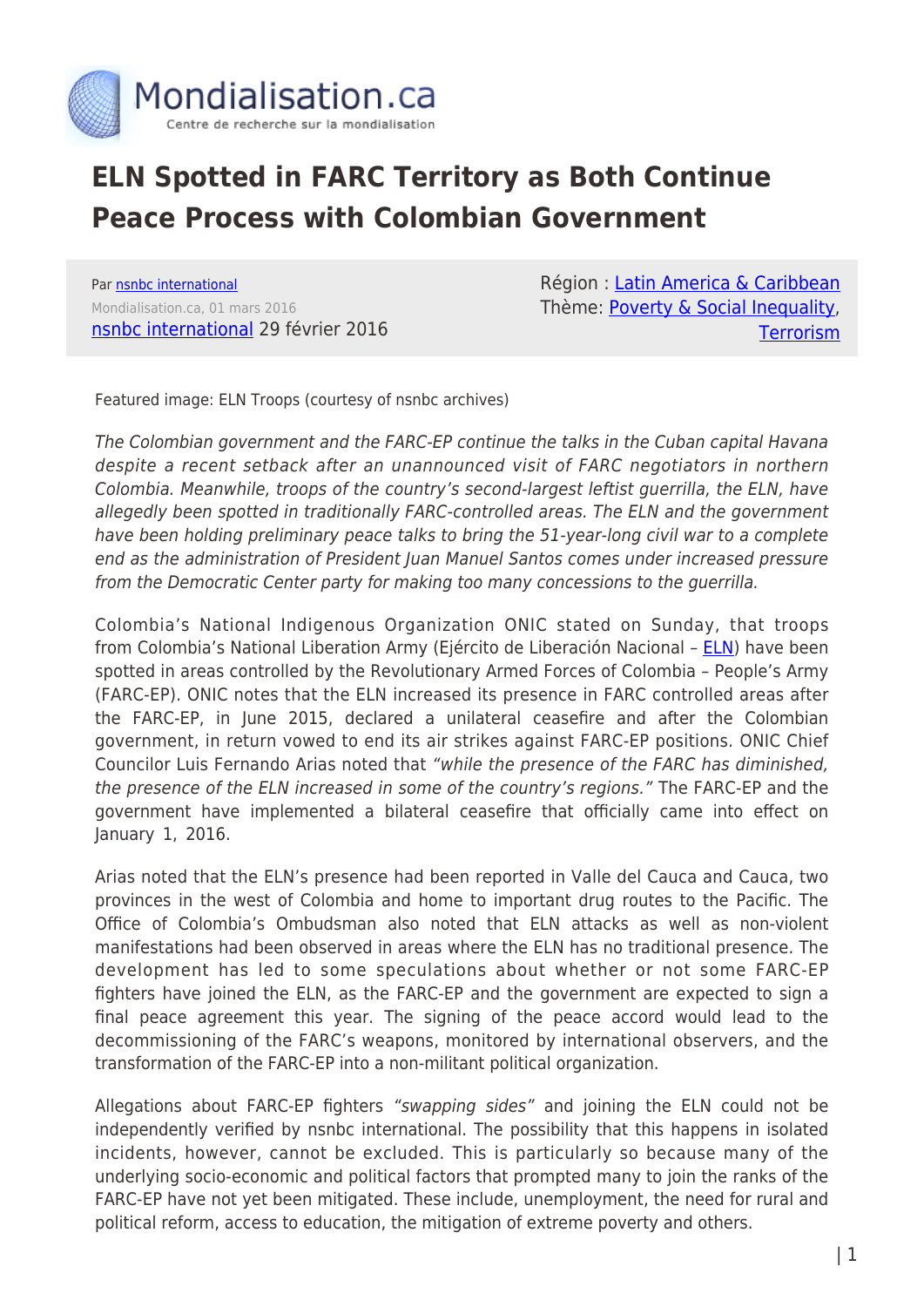

Ivan Marques and other negotiators address troops and the people in La Guajira province Photo courtesy FARC-EP

The ELN and the Colombian government have been holding preliminary peace talks. The ELN also issued an official statement, declaring its readiness to take the talks from the preliminary stage to the official stage; that is to the negotiating table in Havana, Cuba, where the FARC-EP and the government have held peace talks since 2012. The ELN also issued an official statement in which it complained about the fact that the government's contact had not provided a new date and time for a new meeting, as usual.

Lack of progress with regard to the government's slow pace with regard to include the ELN in the official peace talks has resulted in some attacks, signaling that the ELN still is "present" as an armed force to be reckoned with. Not all of the attacks attributed to the ELN could, however, be confirmed as such. It is, for example, questionable whether the ELN was responsible for the [mortar attack against the barracks of the Colombian Army's 18th](http://nsnbc.me/2016/02/11/eln-did-not-confirm-alleged-attack-on-army-base-in-colombia/) [Brigade](http://nsnbc.me/2016/02/11/eln-did-not-confirm-alleged-attack-on-army-base-in-colombia/) in Arauca, earlier in February, or whether the attack was a "provocation" organized and carried out by elements who want to derail the peace process.

It is noteworthy that Colombia's Democratic Center party, led by former president [Alvaro](http://nsnbc.me/2016/02/23/uribe-and-opposition-to-sabotage-colombian-peace-process/) [Uribe called for a march on April 2,](http://nsnbc.me/2016/02/23/uribe-and-opposition-to-sabotage-colombian-peace-process/) to protest what Uribe described as the Santos administration's excessive concessions to the FARC-EP. Meanwhile, the FARC-EP and the government continue peace talks in Havana despite a recent setback.



Courtesy the Office of the Ombudsman.

The setback came when FARC-EP negotiators including Chief Negotiator Ivan Marquez [paid a](http://nsnbc.me/tag/colombia/) [visit to some 500 FARC-EP soldiers and the population in Colombia's northern La Guajira](http://nsnbc.me/tag/colombia/) [province](http://nsnbc.me/tag/colombia/).

The government blasted the FARC-EP for violating agreements about negotiators refraining